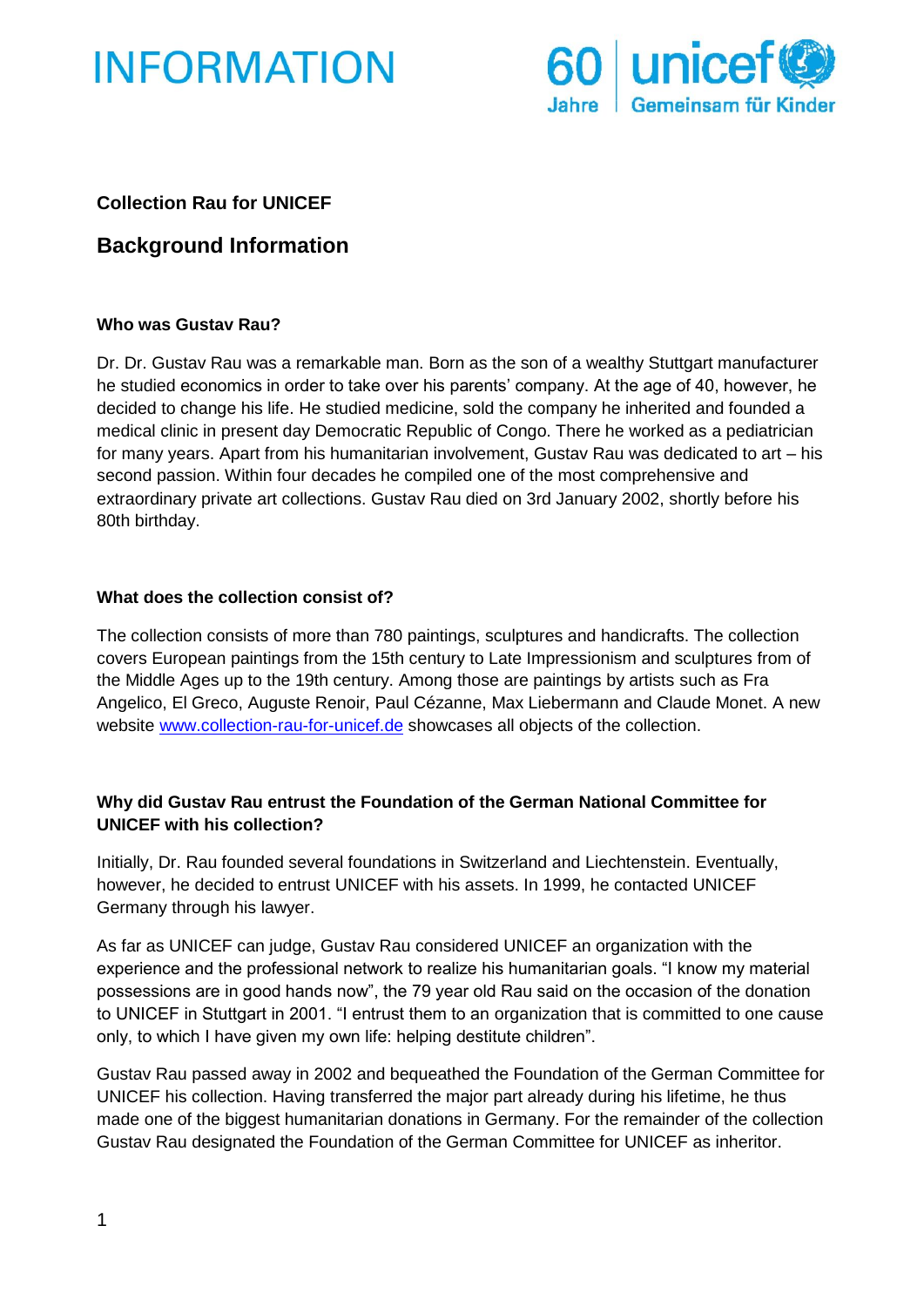## **According to Gustav Rau's will**

Gustav Rau prescribed that the core of his collection is to be on public exhibit until 2026. This part of Gustav Rau's bequest is being fulfilled with the "Kunstkammer Rau" ("Art Chamber Rau") in the Arp Museum Bahnhof Rolandseck in Remagen near Bonn/Germany. There, about 250 pieces of the collection are shown to a wide audience in temporary exhibitions from changing perspectives.

According to Gustav Rau's will about 500 pieces are now on sale to benefit long-term support programs for children. An art advisory board initiated by Dr. Gustav Rau provides counsel to UNICEF in its decisions on sales and exhibitions.

According to Gustav Rau's will, the proceeds are allocated to the Foundation of the German Committee for UNICEF to finance long-term UNICEF projects and to continue supporting the hospital founded by Gustav Rau in Ciriri in Eastern Congo.

## **How were the auction houses for the current sales selected?**

In the course of 2013, a selection of more than 500 paintings, sculptures and handicrafts is on sale. The total estimated volume is in the double-digit million range. To prepare these sales, UNICEF Germany had issued a call for tenders with big international and national auction houses. The responses were anonymised by an independent law firm and presented to UNICEF Foundation's executive board.

Due to their convincing and favourable terms the auction houses Sotheby's (London), Bonhams (London), as well as Lempertz (Cologne) were selected. A new website (www.collection-rau-forunicef.de) showcases all objects of the collection and informs about the auction houses. Sales started in May 2013.

# **Long term support for the hospital of Ciriri founded by Gustav Rau**

In the 1980s, Gustav Rau had a hospital with attached nutrition centre built in Ciriri near the provincial capital Bukavu in the eastern part of the Democratic Republic of the Congo. Gustav Rau worked there for twenty years. Today, the catchment area of the hospital – together with 34 health centres in the environs – covers the whole southern Kivu region. Thanks to the hospital, children in Ciriri and its environs receive good medical care. It is run by the archdiocese Bukavu, administered by Caritas International and supported by the Foundation of the German Committee for UNICEF through Gustav Rau's bequest – since 2011 in cooperation with the Dr. Rau Foundation from Zurich.

In 2011 the Foundation of the German National Committee for UNICEF and the Dr. Rau Foundation from Zurich – the legally recognized successor of all foundations Dr. Rau established in Switzerland in the past – concluded an agreement which confirmed the ownership of the Foundation of the German National Committee for UNICEF. So far, since 2009, the Foundation of the German National Committee for UNICEF and the Swiss based Dr. Rau Foundation have supported the hospital established by Dr. Rau in Ciriri, Democratic Republic of Congo with more than one million euros which stem from Dr. Rau's estate. In order to foster the hospital from 2013-2020 an amount of approximately 4.1 million US dollar (3.1 million euros) will be dedicated in coordination with the local project managers.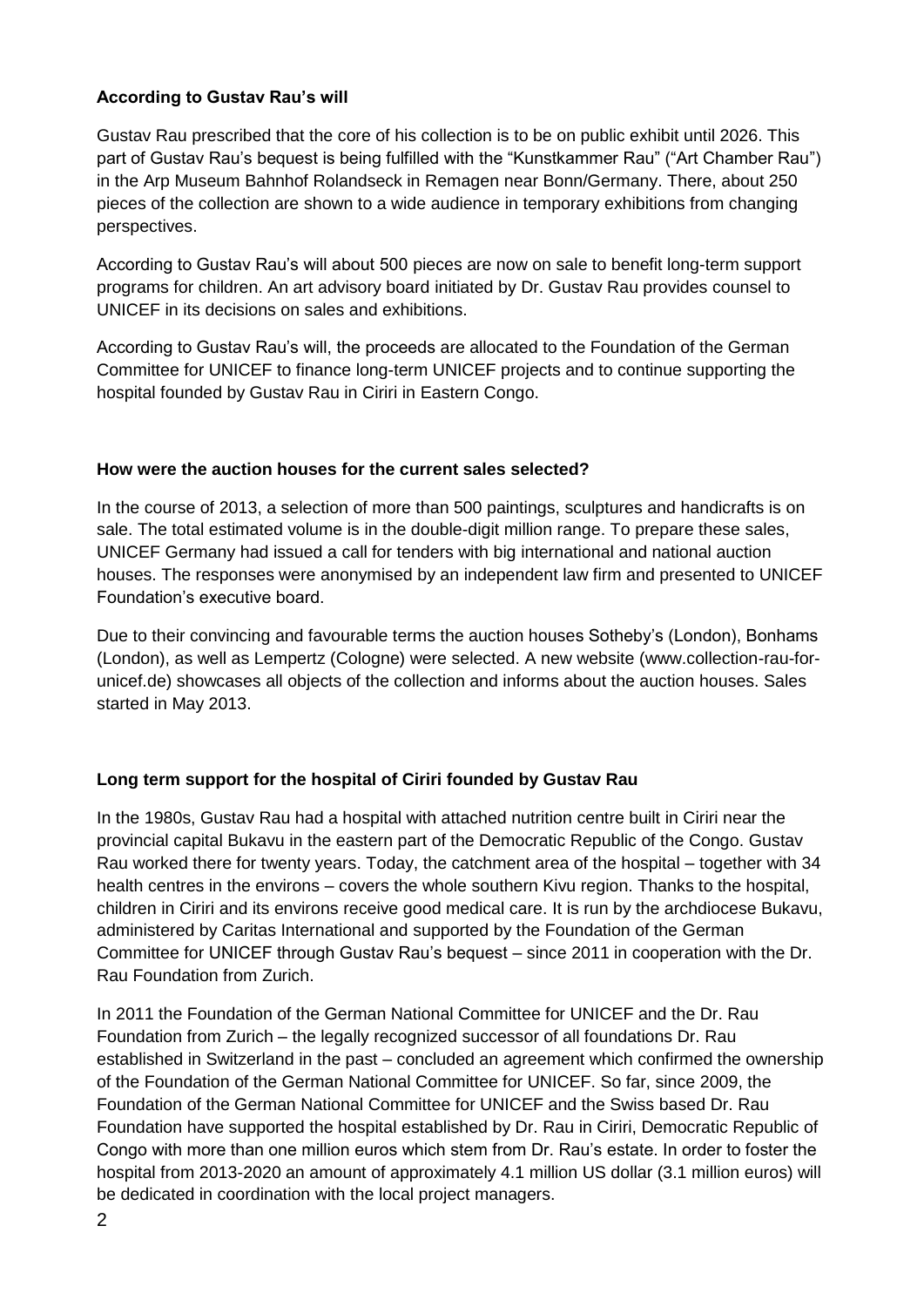Around 215,000 people live in the catchment area of the 130 beds hospital. Every year, 8,500 people are being treated ambulatory. Every month, an average of 200 women are cared for in childbirth – this is especially important in a country in which 1 out of 24 childbirths results in the death of the mother. The hospital has four units: pediatrics, gynecology and obstetrics, surgery, and internal medicine. In addition, there is a laboratory, dental services, a vision care ambulance, x-ray and ultrasound equipment, and physiotherapy. Since the foundation of the hospital there has been a nutrition programme for malnourished children. Population growth, refugee flows, and the fragile state infrastructure in the politically still highly unstable east of the country have steadily increased the need for medical care in the region. To cope with this demand, the hospital has been extended and its equipment upgraded. In 2011, the Foundation of the German National Committee for UNICEF and the Dr. Rau Foundation, Zurich, funded a new gynecology and obstetrics unit with delivery rooms, treatment and patient rooms as well as rooms for the patients' families. Construction for an additional operating theatre as well as a ward building has started in 2012. The older parts of the buildings are scheduled to be renovated in the coming years.

## **Further, the Dr. Rau Foundation, Zurich, and the Foundation of the German National Committee for UNICEF support through Dr. Rau's bequest four programs in four countries with about seven million Euros:**

Healthy Villages, Healthy Schools in **Democratic Republic of Congo:** UNICEF aims to empower communities in four eastern provinces to improve health and hygiene conditions in villages and in schools i.e. by training teachers and health workers.

A good start in life for **Eritrean children:** The program aims to ameliorate medical care for pregnant woman, obstetric care and health programs for newborn babies by strengthening basic health care in ten poor and remote districts of Eritrea. Ten health centers shall be expanded, more than 120 nurses and 160 mobile health workers are being trained.

Prevention of HIV/Aids in **Namibia:** UNICEF is strengthening education for youth to prevent them from being infected by HIV/AIDS. Tests are being provided and infected girls and boys get access to psychological and medical care.

Ensuring survival for newborns in **Burundi:** By renovating 20 health centers, 6 obstetric units and training of 200 nurses and midwives plus more than 230 health workers in rural villages basic health care for newborns and mothers is being ameliorated.

#### **How did Gustav Rau bequeath UNICEF his art collection?**

In October 1999, Gustav Rau concluded a contract of inheritance for the benefit of the Foundation of the German Committee for UNICEF. In September 2001, he donated the major part of his collection – 621 works of art – to the Foundation of the German Committee for UNICEF. Since then, these artworks have been in the possession of the Foundation of the German Committee for UNICEF. The remaining pieces are part of the bequest. This was the subject of a legal dispute which was decided in UNICEF's favour in 2008. This makes the Foundation of the German Committee for UNICEF the sole heir to Dr. Rau. For the history of the former foundations please see a report on the internet of the Geschäftsprüfungskommission des Ständerates, Switzerland, which confirms the ownership of the Foundation of the German Committee for UNICEF, too. (www.admin.ch/opc/de/federal-gazette/2006/7707.pdf).